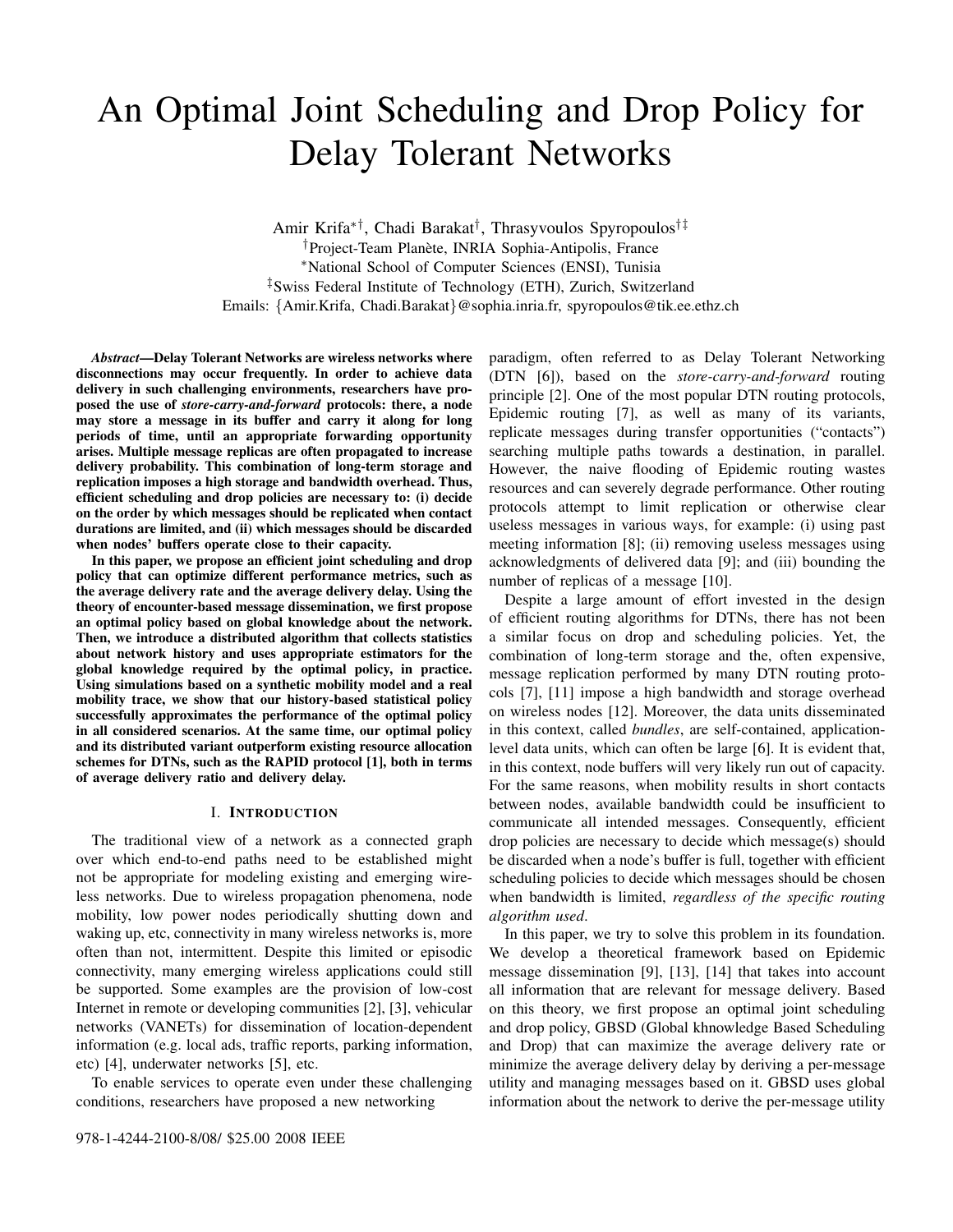for a given routing metric, and thus is difficult to implement in practice. In order to amend this, we propose a second policy, HBSD(History Based Scheduling and Drop), employing a distributed (local) algorithm based on statistical learning from network history to estimate information about the current global status of the network that can be used later to calculate message utility. To our best knowledge, the recently proposed RAPID protocol [1] is the only effort aiming at scheduling (and to a lesser extend message drop) using such a theoretical framework, but is sub-optimal in a number of respects, as we will explain later. Simulations results based on both synthetic mobility traces as well as real traces, show that our historybased policy HBSD outperforms existing schemes, achieving close-to-optimal performance in all considered scenarios.

The rest of this paper is organized as follows. Section II describes the current state-of-the art in terms of buffer management and scheduling in DTNs. In Section III, we establish theoretically a "reference", optimal joint scheduling and drop policy that uses global knowledge about the network. Then, we present in Section IV a learning process that enables us to approximate the global network state required by the reference policy. Section V describes the experimental setup and the results of our performance evaluation. Finally, we summarize our conclusions and discuss future work in Section VI.

### II. RELATED WORK

Several solutions have been proposed to handle routing in DTNs. Yet, an important issue that has been largely disregarded by the DTN community is the impact of buffer management and scheduling policies on the performance of the system<sup>1</sup>. In [16], Zhang et al. present an analysis of buffer-constrained *Epidemic* routing, and evaluate some simple drop policies like dropfront and drop-tail. The authors conclude that drop-front, and a variant of it giving priority to source messages, outperform drop-tail in the DTN context. A somewhat more extensive set of combinations of *heuristic* buffer management policies and routing protocols for DTNs is evaluated in [17], confirming the performance of drop-front. However, all these policies are simple and/or heuristic that neither aim at optimality in the DTN context nor do they address scheduling. In a different work [18], we address the problem of optimal drop policy only (i.e. no bandwidth or scheduling concerns) using a similar analytical framework, and have compared it extensively against the policies described in [16] and [17]. Due to space limitations, the comparison between various drop policies is not repeated here. We rather focus on the more general *joint scheduling and drop problem*, for which we believe the RAPID protocol [1] represents the state-of-the-art.

RAPID is the first protocol to explicitly assume both bandwidth and (to a lesser extent) buffer constraints exist, and to handle the DTN routing problem as an optimal resource allocation problem, given some assumption regarding node mobility. As such, it is the most related to our own proposal,

| GBSD (Node x, Node y):                                                                                                                   |  |  |  |  |  |
|------------------------------------------------------------------------------------------------------------------------------------------|--|--|--|--|--|
| Scheduling (Transfer opportunity with limited bandwidth):                                                                                |  |  |  |  |  |
| Replicates messages to $Y$ in decreasing order of their<br>1.<br>utility.                                                                |  |  |  |  |  |
| End transfer when out of radio range or all messages<br>2 <sup>1</sup><br>replicated.                                                    |  |  |  |  |  |
| $Drop(Y is receiving a new message while his buffer is congested):$                                                                      |  |  |  |  |  |
| 1. Drop the message with the smallest utility among all<br>buffered messages including the new received one (except<br>source messages). |  |  |  |  |  |
| 2. If all buffered messages and the new received one are<br>source messages, drop the one having the smallest utility.                   |  |  |  |  |  |
|                                                                                                                                          |  |  |  |  |  |

### Fig. 1. GBSD's scheme.

and we will compare directly against it. Despite the elegance of the approach, and performance benefits demonstrated compared to well-known routing protocols, RAPID suffers from two main drawbacks: (i) its policy is based on sub-optimal message utilities (more on this in Section III); and (ii) in order to derive these utilities, RAPID requires the flooding of information about all the replicas of a given message in the queues of all nodes in the network; Yet, information propagated thus may be stale (a problem that the authors also note) due to change in the number of replicas, change in delivery delays, or if the message is delivered but acknowledgements have not yet propagated. In this paper, we propose a policy that fixes both (i) and (ii), and hence outperforms RAPID and other policies.

### III. OPTIMAL JOINT SCHEDULING AND DROP POLICY

In this section, we assume both limited storage and bandwidth. We first make a few assumptions regarding the mobility characteristics of the nodes, and then embark on finding theoretically the optimal policy, based on these characteristics. This policy, GBSD (Global Knowledge based Scheduling and Drop), uses global knowledge about the state of each message in the network (number of replicas). Hence, it is difficult to be implemented in practice, and will only serve as reference.

### *A. Problem description (assumptions)*

In the DTN context, message transmissions occur only when nodes encounter each other. Thus, *the time elapsed between node meetings is the basic delay component*. The meeting time distribution is a basic property of the mobility model assumed  $[19]$ ,  $[18]<sup>2</sup>$ . To formulate the optimal policy problem, we do not make any specific assumption about the used mobility model. Our only requirement is that *the meeting time of the mobility model is exponentially distributed or has at least an exponential tail, with parameter*  $\lambda = \frac{1}{E[U]}$ , where  $E[X]$  denotes the expectation of a random variable X. It has been shown that many popular mobility models like Random Walk [19], Random Waypoint and Random Direction [14], [13] have such a property. Moreover, it has recently been argued that meeting and inter-meeting times observed in many traces may also exhibit an exponential tail [20].

Given the above problem setting and a routing metric, our policy GBSD derives a per-message utility. This utility captures

<sup>&</sup>lt;sup>1</sup>These two problems have often been studied in somewhat different contexts, see for instance [15] which focuses on ad-hoc networks.

<sup>2</sup>By *meeting time* we refer to the time until two nodes starting from the stationary distribution come within range ("first meeting-time"); If some of the nodes in the network are static, then one needs to use *hitting times* between mobile and static nodes, as well. Although in this work we consider unicast transmissions where both sources and destinations are mobile, our theory can be easily modified to account for static nodes also.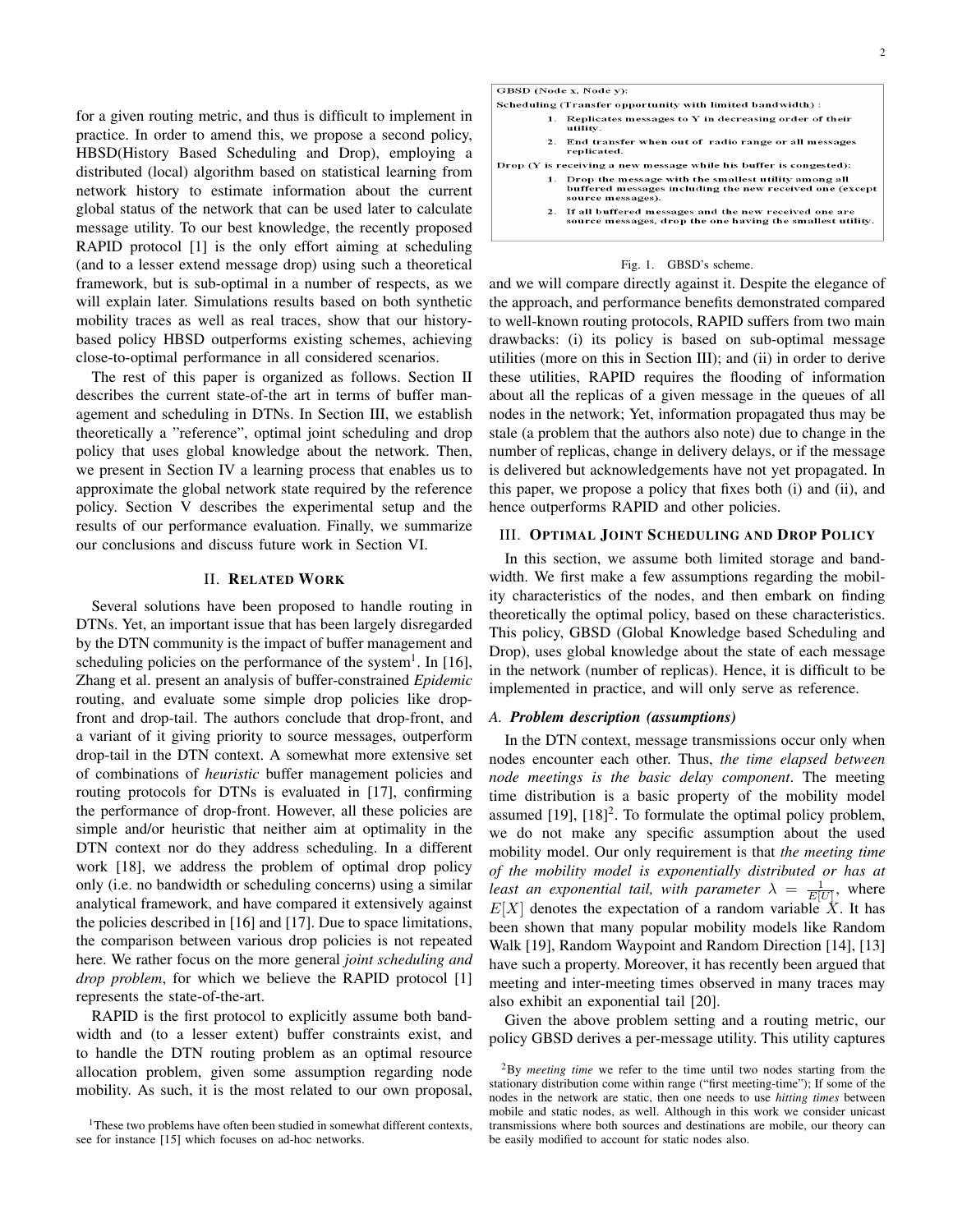TABLE I **NOTATION** 

| Variable               | <b>Description</b>                                                                                               |  |  |
|------------------------|------------------------------------------------------------------------------------------------------------------|--|--|
|                        | Number of nodes in the network                                                                                   |  |  |
| K(t)                   | Number of distinct messages in the network at time $t$                                                           |  |  |
| $TTL_i$                | Initial Time To Live for message $i$                                                                             |  |  |
| $R_i$                  | Remaining Time To Live for message i                                                                             |  |  |
| $T_i = TTL_i$<br>$R_i$ | Elapsed Time for message $i$ . It measures the time since<br>this message was generated by its source            |  |  |
| $n_i(T_i)$             | Number of copies of message $i$ in the network after<br>elapsed time $T_i$                                       |  |  |
| $m_i(T_i)$             | Number of nodes (excluding source) that have seen<br>message i since its creation until elapsed time $T_i$       |  |  |
| λ                      | Meeting <i>rate</i> between two nodes; $\lambda = \frac{1}{E[U]}$<br>where<br>$E[U]$ is the average meeting time |  |  |

the *marginal value* of a given message copy, with respect to the chosen optimization metric (e.g. overall delay or delivery). As described in Figure 1, GBSD has two core components: (i) Scheduling—determines which messages to replicate at a limited transfer opportunity given their utilities, and (ii) Drop decides which messages to drop when a node exhausts all available storage. We derive here such a per-message utility for two popular metrics: maximizing the average delivery rate, and minimizing the average delivery delay. In Table I, we summarize the various quantities and notations we will use throughout the paper.

### *B. Maximizing the average delivery rate*

To maximize the average delivery rate, the per-message utility used by GBSD is defined by the following theorem:

Theorem III.1. *Let us assume there are* K *messages in the network with elapsed time* T<sup>i</sup> *for message* i *at the moment when the drop or replication decision by a node is to be taken. For each message*  $i \in [1, K]$ *, let*  $m_i(T_i)$  *and*  $n_i(T_i)$  *be the number of nodes that have "seen" the message since it's creation*<sup>3</sup> *(excluding the source), and those who have a copy of it at this moment*  $(n_i(T_i) \leq m_i(T_i) + 1)$ *, respectively. To maximize the average delivery rate of all messages, a DTN node should apply the GBSD policy using the following utility per message* i*:*

$$
(1 - \frac{m_i(T_i)}{L - 1}) \lambda R_i \exp(-\lambda n_i(T_i) R_i)
$$
 (1)

*Proof:* We know that the meeting time between nodes is exponentially distributed with parameter  $\lambda$ . The probability that a copy of a message  $i$  will not be delivered by a node is then given by the probability that the next meeting time with the destination is greater than the remaining time  $R_i$ . This is equal to  $\exp(-\lambda R_i)$ .

Knowing that message i has  $n_i(T_i)$  copies in the network, and assuming that the message has not yet been delivered, we can derive the probability that the message itself will not be delivered (i.e. none of the  $n_i$  copies gets delivered):

$$
\prod_{i=1}^{n_i(T_i)} \exp(-\lambda R_i) = \exp(-\lambda n_i(T_i)R_i).
$$

Here, we have not taken into account that more copies of a given message  $i$  may be created in the future through new node encounters, also we have not taken into account that a copy of message i could be dropped within  $R_i$  (and thus this policy is to some extent greedy or locally optimal). Predicting the effect of future encounters complicates the problem significantly. Nevertheless, the same assumption is performed for all messages equally and thus can justify the relative comparison between the delivery probabilities for different messages. Unlike RAPID [1], we take into consideration what has happened in the network since the message generation, in the absence of an explicit delivery notification. Given that all nodes including the destination have the same chance to see the message, the probability that a message  $i$  has been already delivered is equal to:

P{message *i* already delivered} =  $m_i(T_i)/(L-1)$ .

So, if we take at instant  $t$  a snapshot of the network, the global delivery rate for the whole network will be:

$$
DR = \sum_{i=1}^{K(t)} \left[ (1 - \frac{m_i(T_i)}{L - 1}) * (1 - \exp(-\lambda n_i(T_i)R_i)) + \frac{m_i(T_i)}{L - 1} \right]
$$

In case of congestion or limited transfert opportunity, a DTN node should take respectively a drop or replication decision that leads to the best gain in the global delivery rate  $DR$ . To find this decision, we differentiate DR with respect to  $n_i(T_i)$ , then we discretize and replace dn by  $\Delta(n)$  to obtain:

$$
\Delta(DR) = \sum_{i=1}^{K(t)} \left[ (1 - \frac{m_i(T_i)}{L - 1}) \lambda R_i \exp(-\lambda n_i(T_i) R_i) * \Delta n_i(T_i) \right]
$$

Our aim is to maximize  $\Delta(DR)$ . We know that:  $\Delta n_i(T_i)$  =  $-1$  if we drop an already existing message i from the buffer,  $\Delta n_i(T_i) = 0$  if we don't drop an already existing message i from the buffer, and  $\Delta n_i(T_i) = +1$  if we keep and store the newly received message *i* or replicate and forward an already buffered message  $i$  to another node. Based on that, GBSD ranks messages using the per-message utility in Eq.( 1), then schedules and drops them accordingly.

$$
\blacksquare
$$

### *C. Minimizing the average delivery delay*

We now turn our attention to minimizing the expected delivery delay over all messages in the network. The following Theorem derives the optimal per-message utility, for the same setting and assumptions as Theorem III.1.

Theorem III.2. *To minimize the average delivery delay of all messages, a DTN node should apply the GBSD policy using the following utility for each message* i*:*

$$
\frac{1}{n_i(T_i)^2 \lambda} (1 - \frac{m_i(T_i)}{L - 1})
$$
\n(2)

<sup>&</sup>lt;sup>3</sup>We say that a node *A* has "seen" a message  $i$ , when  $A$  had received a copy of message  $i$  sometime in the past, regardless of whether it still has the copy or if it has already removed it from its buffer.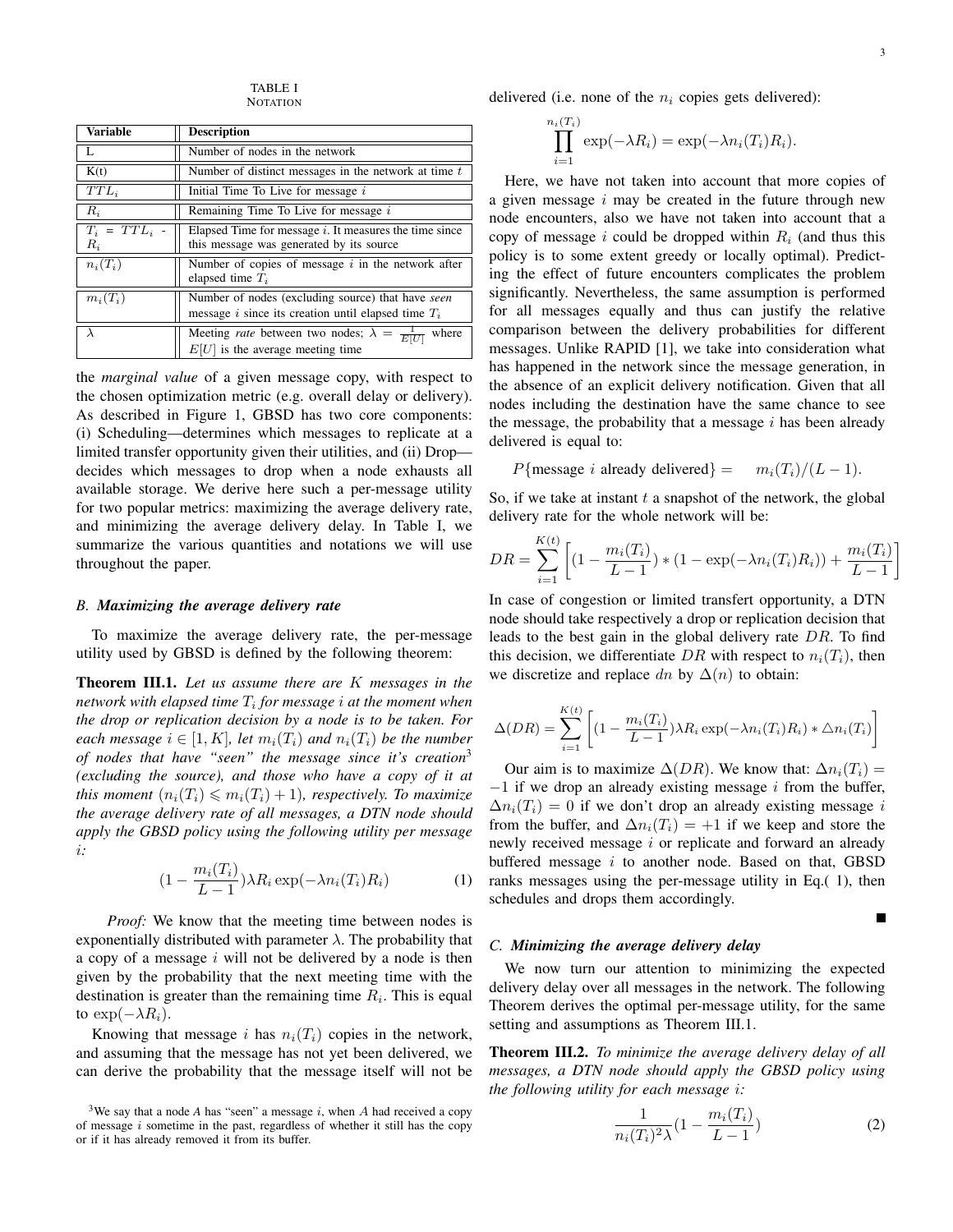*Proof:* Let us denote the delivery delay for message i with random variable  $X_i$ . This delay is set to 0 (or any other constant value) if the message has been already delivered. Then, the total expected delivery delay  $(D)$  is given by,

$$
D = \sum_{i=1}^{K(t)} \left[ \frac{m_i(T_i)}{L-1} * 0 + (1 - \frac{m_i(T_i)}{L-1}) * E[X_i | X_i > T_i] \right].
$$

We know that the time until the first copy of the message  $i$ reaches the destination follows an exponential distribution with mean  $1/(n_i(T_i)\lambda)$ . It follows that,

$$
E[X_i|X_i > T_i] = T_i + \frac{1}{n_i(T_i)\lambda}.
$$

Then, as for the delivery ratio, we differentiate  $D$  with respect to  $n_i(T_i)$  and find Eq.(2). Note that, the per-message utility with respect to delivery delay is different than the one for the delivery rate. This implies (naturally) that both metrics cannot be optimized concurrently.

# IV. USING NETWORK HISTORY TO APPROXIMATE GLOBAL KNOWLEDGE IN PRACTICE

In order to optimize a specific routing metric using GBSD, we need global information about the network and the "spread" of messages. In particular, for each message present in a node's buffer, we need to know the values of  $m_i(T_i)$  and  $n_i(T_i)$ , which are respectively the number of nodes that have seen the message and those that have a copy of it. Unfortunately, this is not feasible in practice due to intermittent network connectivity and the long time it takes to flood buffer status information across DTN nodes. Note that RAPID [1] assumes, for simplicity, that the global view obtained by flooding (or a secondary, "instantaneous" channel) is sufficient to achieve significant performance gains over existing DTN routing protocols. Our experiments prove that the impact of the flooding delay is non negligible and that a much better gain can be realized if we find estimators for the metrics involved in the calculation of message utilities, namely  $m$  and  $n$ .

We do this by designing and implementing a learning process that permits to a DTN node to gather knowledge about the global network state history by making in-band exchanges with other nodes. Each node maintains a list of encountered nodes and the state of each message carried by them as a function of time, which could be 0 if the message was in the node's buffer at the specified time or 1 if the message was seen but deleted due to congestion.

The node maintains the time of the last list update and only sends the list if it has been updated since the last exchange. Using this information exchanged among nodes, all DTN nodes start to have after a while the same history on global network information. Yet, unlike RAPID's approach that uses the actual, explicit values of  $m_i(T)$  and  $n_i(T)$  *for a specific message* i at elapsed time T, *we look at what happens, on average, for all messages at elapsed time* T. In other words, the values of  $m_i(T)$  and  $n_i(T)$  for message i are estimated using measurements of  $m$  and  $n$  for the same elapsed time  $T$ *but measured for (and averaged over) all other older messages*. These estimators are then used in the evaluation of the permessage utility.

Let's denote by  $\hat{n}(T)$  and  $\hat{m}(T)$  the estimators for  $n_i(T)$ and  $m_i(T)$  of message *i*. For the purpose of the analysis, we suppose that the variables  $m_i(T)$  and  $n_i(T)$  at elapsed time T are instances of the random variables  $N(T)$  and  $M(T)$ . We develop our estimators  $\hat{n}(T)$  and  $\hat{m}(T)$  so that when plugged into the GBSD's delivery rate and delay per-message utilities calculated in Section III, we get two new per-message utilities that can be used by a DTN node without any need for global information about messages. This results in a new scheduling and drop policy, called HBSD (History Based Scheduling and Drop), a deployable variant of GBSD that uses the same algorithm described in Figure 1, yet with per-message utility values calculated using estimates of  $m$  and  $n$ .

# A. Calculating estimators  $\stackrel{\wedge}{n}(T)$  and  $\stackrel{\wedge}{m}(T)$  for the average *delivery rate per-message utility*

When the global information is unavailable, one can calculate the average delivery rate of a message over all possible values of  $M(T)$  and  $N(T)$ , and then try to maximize it. We want our estimators for  $m$  and  $n$  of a message to be unbiased in terms of the average delivery rate, that is, we want to obtain the same expression for the average delivery rate when  $m$  and  $n$  are substituted by their estimations. In the framework of the GBSD, this can be written as:

$$
E[(1 - \frac{M(T)}{L - 1}) * (1 - \exp(-\lambda N(T)R_i)) + \frac{M(T)}{L - 1}] =
$$
  

$$
(1 - \frac{\hat{m}(T)}{L - 1}) * (1 - \exp(-\lambda \hat{n}(T)R_i)) + \frac{\hat{m}(T)}{L - 1}
$$

By plugging in the per-message utility in Eq.( 1) any values of  $\overrightarrow{n}(T)$  and  $\overrightarrow{m}(T)$  that verify this equality, one can make sure that the obtained policy minimizes the average delivery rate. This is exactly our purpose. Suppose now that the best estimator for  $\hat{m}$  (T) is its average, i.e.,  $\hat{m}$  (T)  $=\overline{m}$  (T)  $=E[M(T)]$ (see [18] for a justification of this choice). Then, we extract  $\hat{n}$  (T) from the above equality and we replace in Eq.( 1) to obtain the following per-message utility:

$$
\lambda R_i E[(1 - \frac{M(T)}{L - 1}) \exp(-\lambda R_i N(T))]
$$

The expectation in this expression is calculated by summing over all values of  $N(T)$  and  $M(T)$  for past messages at elapsed time  $T$ . Note, that  $L$ , the number of nodes in the network, could be calculated from the list maintained by each node in the network. In this work, we assume it to be fixed and known, but one could estimate it as well in the same way we do for  $n$  and  $m$ , or using some additional estimation algorithm. We defer this for future work. Unlike Eq.( 1), this new per-message utility is a function of past history of messages and so can be calculated locally. It maximizes the average message delivery rate calculated over a large number of messages. Except when the number of messages is not large for the law of large numbers to work, our history based policy should give the same result as that of using the real global network information. This will be illustrated later by our simulation results.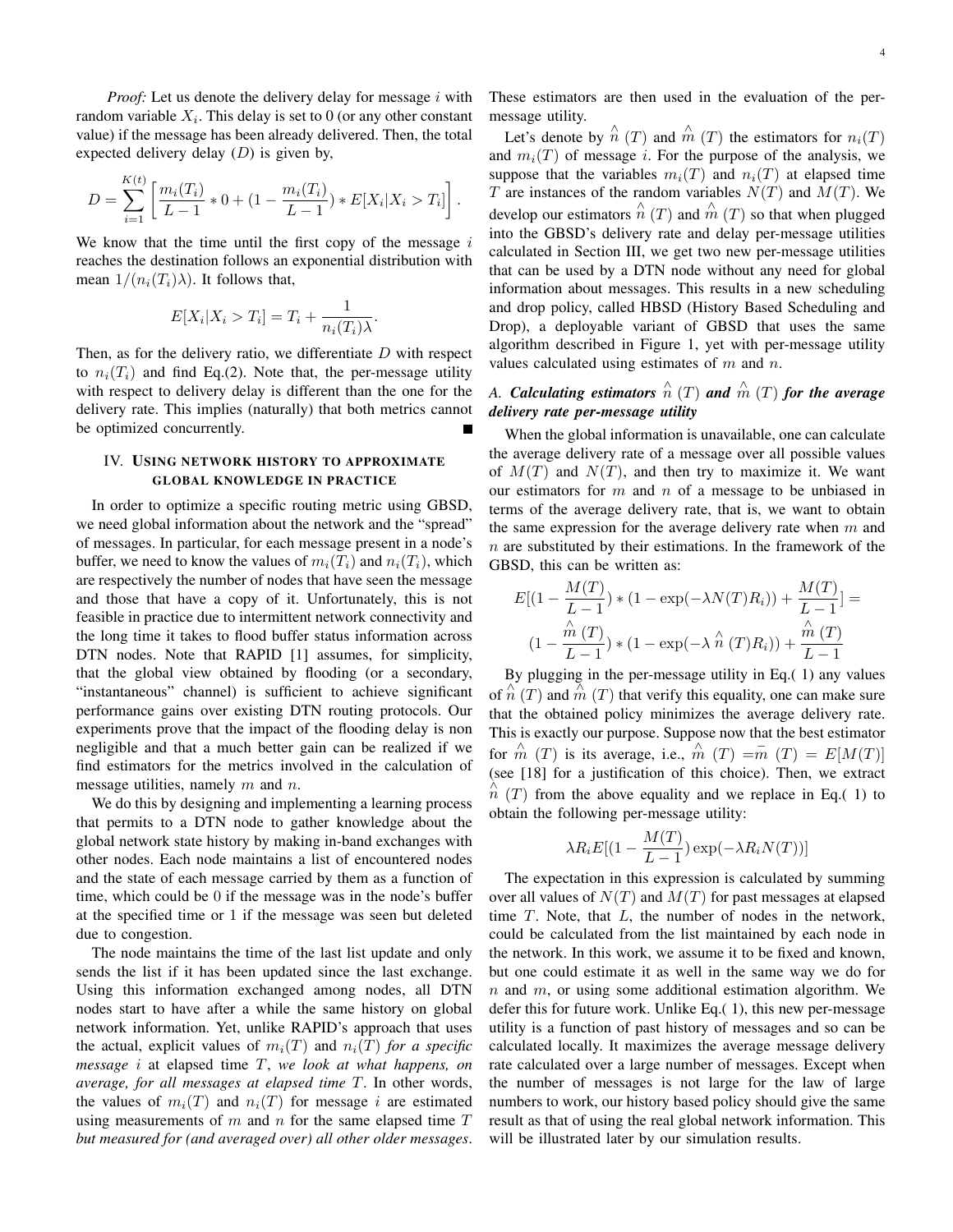# B. Calculating estimators  $\stackrel{\wedge}{n}(T)$  and  $\stackrel{\wedge}{m}(T)$  for the average *delivery delay per-message utility*

Similar to the case of delivery rate, we calculate the estimators  $\hat{n}$  (T) and  $\hat{m}$  (T) in such a way that the average delay is not affected by the estimation. This gives the following permessage utility specific to HBSD,

$$
\frac{E\left[\frac{L-1-M(T)}{N(T)}\right]^2}{\lambda(L-1)(L-1-\overline{m}(T))}
$$

This new per-message utility is only a function of the locally available history of old messages and is thus independent of the actual global network state. For large number of messages, it should lead to the same average delay as when the exact values for  $m$  and  $n$  are used.

# V. PERFORMANCE EVALUATION

### *A. Experimental setup*

To evaluate our new scheme, we have added an implementation of the DTN architecture to the Network Simulator NS-2. This implementation includes (i) the Epidemic routing protocol with *FIFO* and *drop-tail* for scheduling and message drop in case of congestion, respectively, (ii) the RAPID routing protocol based on flooding (i.e. no side-channel) as described, to our best understanding, in [1], (iii) a new version of the Epidemic routing protocol enhanced with our optimal joint scheduling and drop policy (GBSD), and another version using our statistical learning distributed algorithm (HBSD). The VAC-CINE mechanism described in [16] is used with all solutions to "clean up" the network after message delivery<sup>4</sup>.

In our simulations, each node uses 802.11b protocol to communicate, with rate 1Mbits/s. The transmission range is 100 meters, to obtain network scenarios that are neither fully connected (e.g. MANET) nor extremely sparse. Our simulations are based on two mobility patterns, a synthetic one based on the Random Waypoint model, and a real-world mobility trace that tracks San Francisco's Yellow Cab taxis [21]. Many cab companies outfit their cabs with *GPS* to aid in rapidly dispatching cabs to their costumers. The Cabspotting system [21] talks to the Yellow Cab server and stores the data in a database. We used an API provided by the Cabspotting system to extract the taxi mobility trace then we converted it into a format readable by the NS-2 simulator. Note that this trace describes taxis' positions according to the *GPS* cylindrical coordinates (*Longitude*, *Latitude*). In order to use it as input to the NS-2 simulator, we had to implement a tool based on the Mercator [22] cylindrical map projection that permits to convert cylindrical coordinates into plane coordinates.

To each source node, we have associated a CBR (Constant Bit Rate) application, which chooses randomly from  $[0, TTL]$ the time to start generating messages of 85KB for a randomly chosen destination. Other message sizes were also considered but are not presented here due to space limitations. Unless otherwise stated, each node maintains a buffer with a capacity

<sup>4</sup>We have also performed simulations without any anti-packet mechanism, from which similar conclusions can be drawn.

of 10 messages. We compare the performance of the various routing protocols using the following two metrics: the average delivery rate and average delivery delay of messages in the case of infinite  $TTL$ . Note, that the evaluation of the HBSD policy requires to wait until the different nodes collect enough history to be able to calculate their estimators, and thus include an initial "warm-up" period before starting to account for HBSD. As a final note, we have chosen to compare all policies in the context of Epidemic routing, which uses up the largest amount of resources. However, we believe that similar conclusions could be drawn if the various policies were applied in other routing protocols, as well, operated in a regime of limited bandwidth or buffer space. We defer this investigation for future work. Note also that the results presented here are averages from 20 simulation runs, which is enough to ensure convergence.

### *B. Performance evaluation for delivery rate*

First, we compare the delivery rate of all protocols for the two scenarios shown in Table II. Figures 2 and Figures 3 show the delivery rate for the Taxi trace for the case of both limited bandwidth and buffer, and the case of limited bandwidth and unlimited buffer, respectively. The number of sources is changed to cover different congestion levels.

TABLE II SIMULATION PARAMETERS

| <b>Mobility pattern:</b>   | <b>RWP</b> | Taxi Trace |
|----------------------------|------------|------------|
| Simulation's Duration(s):  | 5000       | 36000      |
| Simulation' Area $(m^2)$ : | 1500*1500  |            |
| Number of Nodes:           | 40         | 40         |
| Average Speed (Km/H):      | 6          |            |
| $TTL(s)$ :                 | 750        | 7200       |
| CBR Interval $(s)$ :       | 200        | 2100       |



Fig. 2. Average delivery rate for Fig. 3. limited buffer and limited bandwidth. unlimited buffer and limited bandwidth. Average delivery rate for

TABLE III SIMULATION RESULTS FOR THE RANDOM WAYPOINT MOBILITY MODEL IN THE CASE OF UNLIMITED BUFFER AND LIMITED BANDWIDTH

| <b>Mobility pattern:</b>           |  |     | $\parallel$ GBSD $\parallel$ HBSD $\parallel$ RAPID $\parallel$ FIFO\drop-tail |
|------------------------------------|--|-----|--------------------------------------------------------------------------------|
| Delivery Rate $(\%):$   83         |  |     |                                                                                |
| Delivery Delay (s):   519,75   532 |  | 682 |                                                                                |

From these plots, it can be seen that: the GBSD policy plugged into Epidemic routing gives the best performance for all numbers of sources. When congestion-level decreases, so